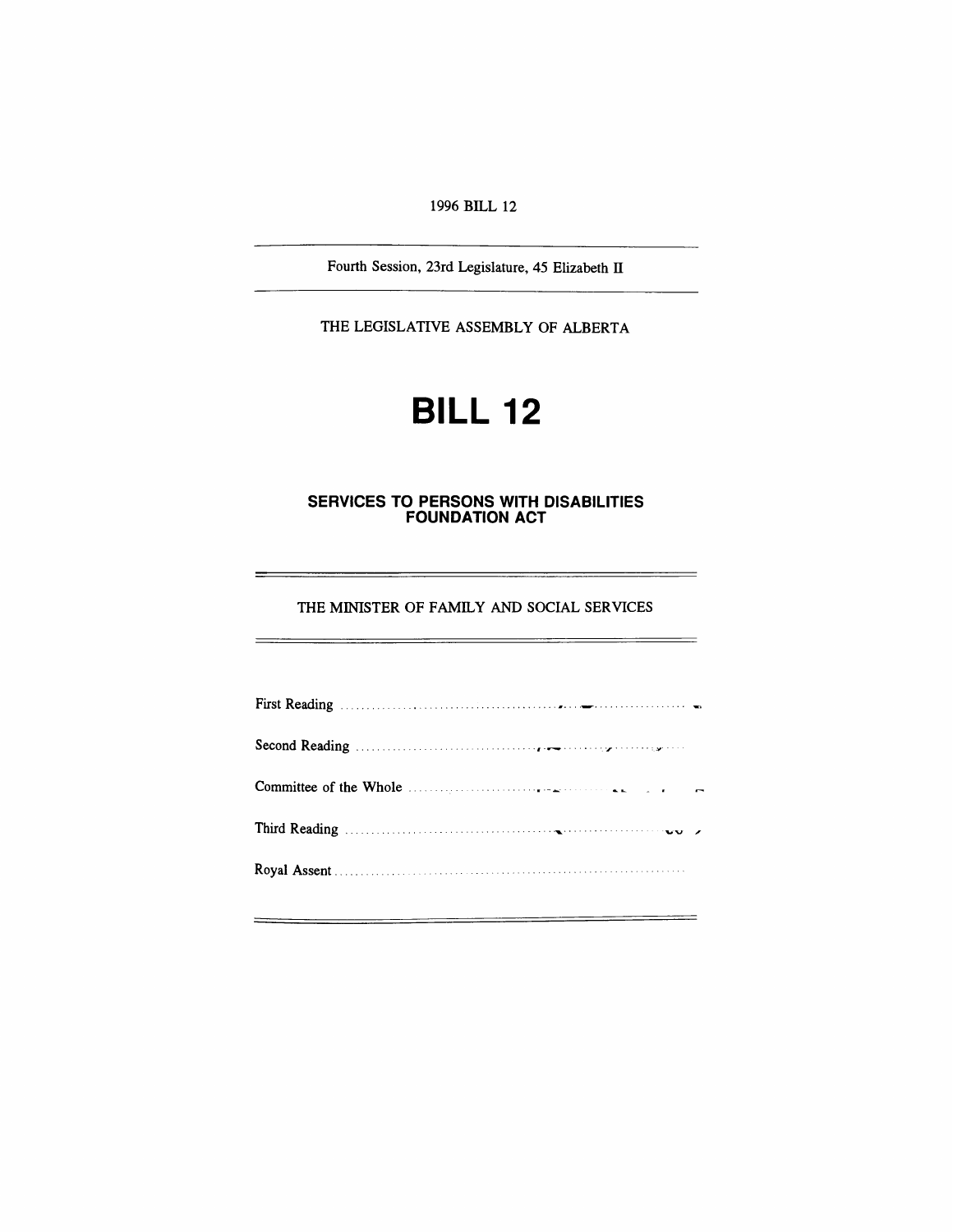## *BILL 12*

#### *1996*

### *SERVICES TO PERSONS WITH DISABILITIES FOUNDATION ACT*

*(Assented to , 1996)*

*Table ofContents*

| Definitions                                |    |
|--------------------------------------------|----|
| <b>Establishment of Foundation</b>         |    |
| Purposes of Foundation                     |    |
| Directions by Minister                     |    |
| Agent of Crown                             |    |
| Board of trustees                          |    |
| Remuneration and expenses                  |    |
| By-laws                                    | 8  |
| Funds of Foundation                        | g  |
| Directions of donor                        | 10 |
| Liability                                  | 11 |
| Fiscal year                                | 12 |
| Annual report                              | 13 |
| Lieutenant Governor in Council regulations | 14 |

*HER MAJESTY, by and with the advice and consent of the Legislative Assembly of Alberta, enacts as follows:*

*Definitions 1 In this Act,*

- *(a) "Foundation" means the Services to Persons with Disabilities Foundation;*
- *(b) "Minister" means the Minister determined under section 16 of the Government Organization Act as the Minister responsible for this Act;*
- *(c) "persons with disabilities" means individuals with developmental disabilities.*

*Bill 12*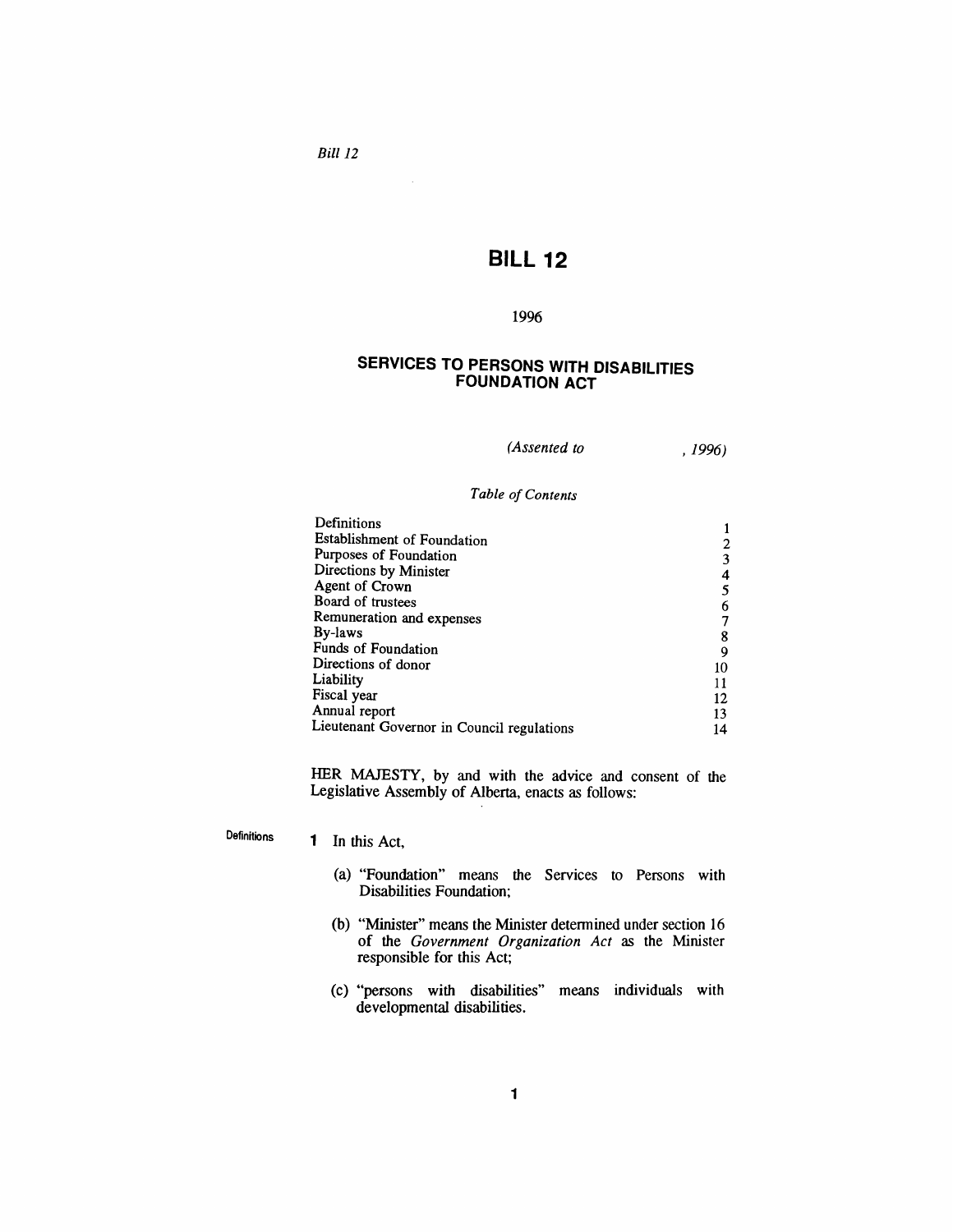*Establishment of Foundation 2(1) The Services to Persons with Disabilities Foundation is established as a corporation.*

> *(2) The Foundation has the capacity and, subject to this Act and the regulations, the rights, powers and privileges of a natural person.*

> *(3) The Foundation may not enter into any transaction, directly or indirectly, to borrow money.*

*Purposes of Foundation 3(1) The purposes of the Foundation are to undertake, support and promote activities that will enhance the quality of life of persons with disabilities in Alberta.*

> *(2) In carrying out its purposes, the Foundation may, subject to the regulations, solicit and raise funds for capital projects, pilot projects, research or any other activity.*

*Directions by Minister*

*4 The Minister may give directions to the Foundation for the purposes of*

- *(a) providing priorities and guidelines for the Foundation to follow in carrying out its purposes, and*
- *(b) co-ordinating the work of the Foundation with the programs, policies and work of the Government and public and private bodies in order to achieve the effective and efficient provision of services to persons with disabilities and to avoid duplication of effort and expense.*

*Agent of Crown*

*Board of trustees*

*5 The Foundation is an agent of the Crown in right of Alberta.*

*6(1) The Foundation consists of a board of not more than <sup>9</sup> trustees appointed by the Minister.*

*(2) A trustee must be a resident of Alberta.*

*(3) A trustee may be appointed for a term not exceeding 3 years, and may be reappointed for terms not exceeding 3 years each.*

*(4) A trustee continues to hold office after the expiry of that trustee s term of office until the trustee is reappointed, a successor is appointed or a period of 3 months has expired, whichever occurs first*

*(5) The chair of the board of trustees is to be appointed by the Minister.*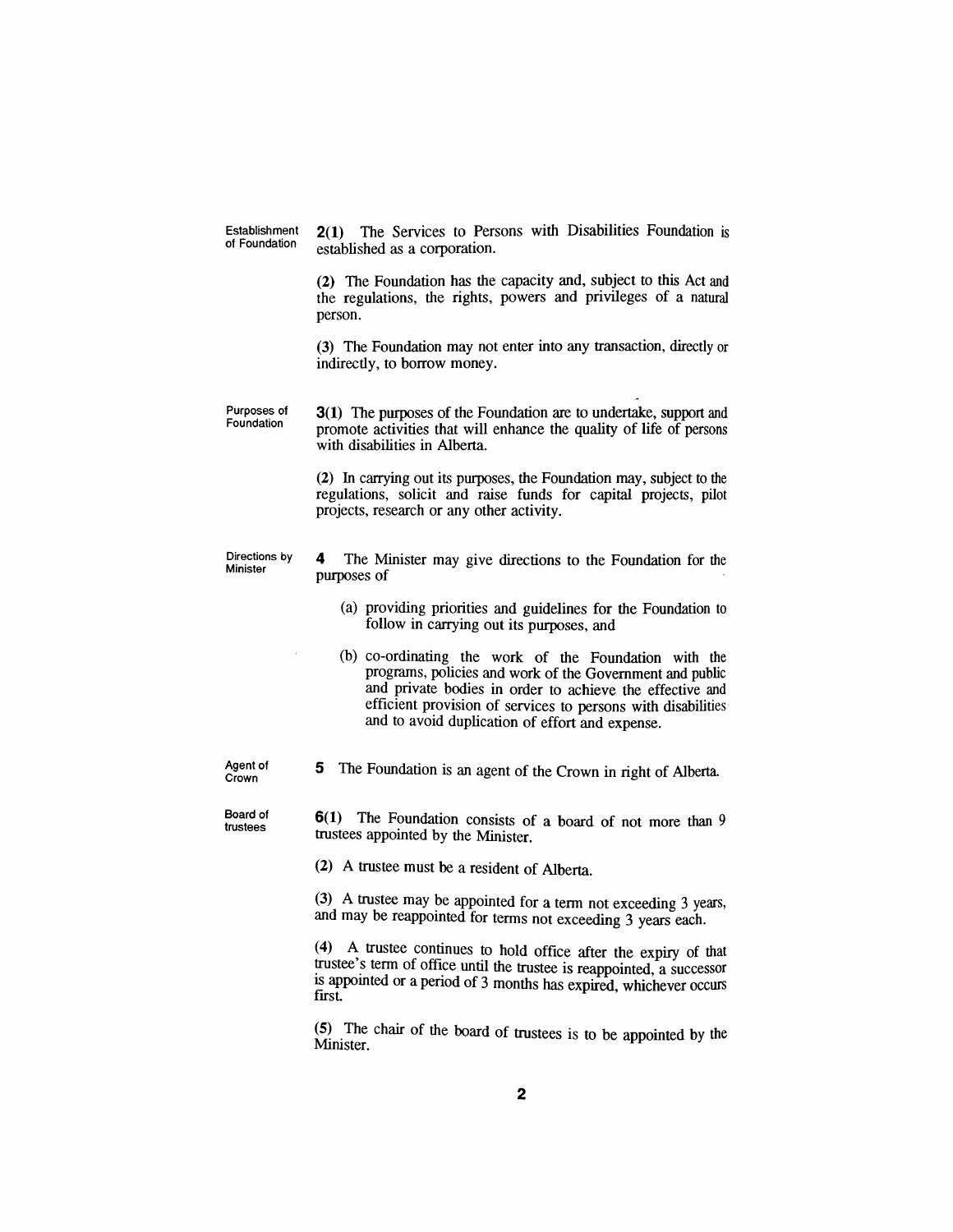*Remuneration and expenses 7(1) The board of trustees may, by resolution, authorize the Foundation to pay to its trustees out of the funds of the Foundation remuneration and travelling, living and other expenses incurred in the course of their duties as trustees.*

> *(2) Any remuneration or expenses authorized to be paid under subsection (1) must be paid at a rate established by the regulations.*

*By-laws 8(1) Subject to this Act and the regulations, the Foundation may make by-laws respecting the conduct of the business and affairs of the Foundation.*

> *(2) A by-law does not become effective until it is approved by the Minister.*

> *(3) The Regulations Act does not apply to the by-laws of the Foundation.*

*Funds of Foundation 9(1) Money received by the Foundation from any source constitutes the funds of the Foundation.*

> *(2) The income of the funds of the Foundation accrues to and forms part of those funds.*

> *(3) Expenditures made by the Foundation must be paid from the funds of the Foundation.*

*Directions of donor 10 The Foundation is not bound by the directions or wishes of a donor of money or other property to the Foundation, but the Foundation may consider such directions and wishes when the Foundation is carrying out its purposes.*

*Liability 11 A trustee is not personally liable for anything done or omitted to be done by the trustee in good faith in the exercise or purported exercise of a power under this Act, the regulations or the by-laws.*

- *Fiscal year 12 The fiscal year of the Foundation is April <sup>1</sup> to the following March 31.*
- *Annual report 13(1) The Foundation must prepare and submit to the Minister an annual report for the preceding fiscal year in a form and at a time acceptable to the Minister.*